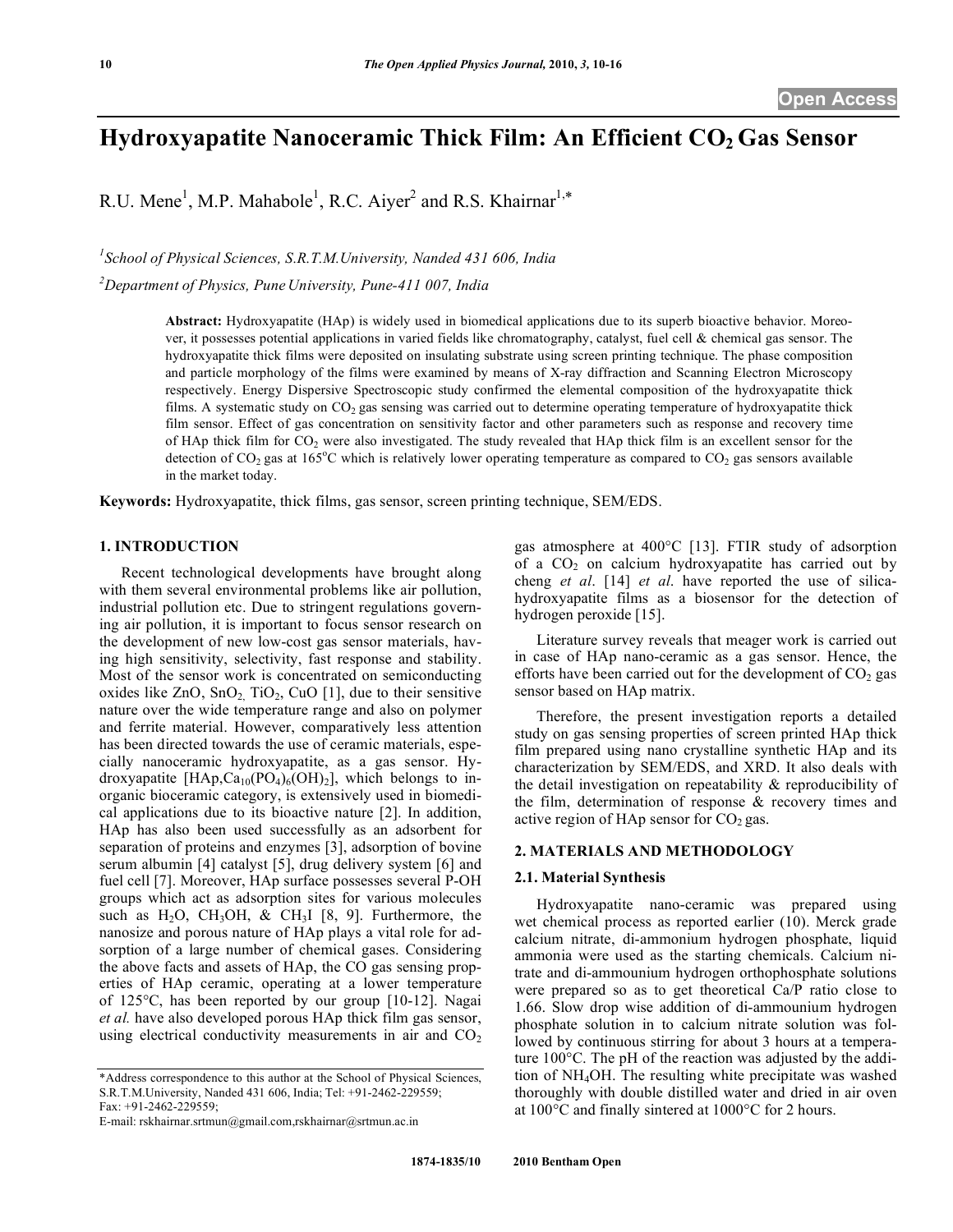#### **2.2. Thick Film Preparation**

Screen printing technique was used to deposit HAp thick films on alumina substrate due to ease of fabrication, compactness, low cost and robustness [16, 17]. The paste was prepared by homogeneous mixing of HAp (functional material), lead borosilicate glass (permanent binder) butyl carbitol acetate & ethyl cellulose (temporary binders). The ratio of inorganic to organic part was kept as 70:30 for getting thixotropic properties of the paste. The alumina substrates were cleaned by using soap solution, chromic acid and distilled water followed by ultrasonic treatment (20 min). The paste was deposited on pre-cleaned (reduce the space between two words) insulating substrate (with dimensions 10 mm x 10 mm) by means of screen printing technique. All the films used in the experimentation were composed of two layers. The screen printed films were dried under IR lamp at 100°C for 20 min followed by sintering at elevated temperatures in the range of 600°C- 800°C to ensure better adhesion and to remove temporary organic binders. The best adhesion was found for the films sintered at 750°C for 1 hour & these films were used as sensor samples for further studies.

## **2.3. Characterization**

#### *2.3.1. X-ray Diffraction*

The XRD analysis of the film was carried out for HAp phase identification. X-ray diffraction pattern was recorded with a Rigaku make X-ray diffractometer (Miniflex) with CuK $\alpha$  ( $\lambda$ = 1.543 Å) incident radiation. The XRD peaks were recorded in the 2θ range of 20°–80°.

## *2.3.2. Scanning Electron Microscopy (SEM) and Energy Dispersive Spectroscopy (EDS)*

Scanning Electron Microscope (JSM/JEOL model no.-6360) was used to observe the surface morphology and microstructure of the HAp films deposited on alumina. Thin film of gold (Au) was deposited on HAp thick film to reduce charging of the sample. Simultaneous EDS study was carried out using 6360(LA) instrument. The experiment was performed at an accelerating voltage of 20 kV & probe current of 1nA with counting rate 9755 cps & energy range 0-20 keV.

#### **2.4. Gas Sensing Characterization**

The static gas characterization system was used to study the gas sensing properties of HAp thick films. To avoid the relative humidity effect, the preheated samples were used for the experimentation. The DC voltage of 90 V (Vs) was applied across the film and voltage drop (Vr), across reference resistance (Rr), was measured at the selected interval of temperature. The resistance of the thick film in air, Rsensor (Rs), was determined by using the following formula.

$$
\boldsymbol{R}_{\rm s} = \{ [V_{\rm S} - V_{\rm T}] / V_{\rm T} \} \boldsymbol{R}_{\rm T} \tag{1}
$$

The required gas concentration inside the system was achieved by injecting a known volume of the test gas and the change in resistance of the sensor thick film  $(R_{\varphi})$ , as a function of temperature, was also determined using equation (1). The percentage sensitivity factor  $(SF(\%))$  was calculated by using the following formula;

SF(%) ( R) = [ Rg – Ra ] / Ra \* 100 = (
$$
\Delta
$$
 R/ Ra \* 100 ) (2)  
OR

 $SF(\%)$  ( G ) = [ Gg – Ga ] / Ga \* 100 = ( $\Delta$  G/ Ga \* 100 ) (3)

Where, Ra, Rg, Ga, & Gg were the resistance and conductance of the sensor film in air and in gas respectively.

The study on  $CO<sub>2</sub>$  gas sensing properties of hydroxyapatite was carried out for various  $CO<sub>2</sub>$  gas concentrations, viz, 1 ppm, 10 ppm, 100 ppm, 1000 ppm and 10000 ppm. Small change in resistance was observed for gas concentration of 500 ppm but with a response time of the order of 2 min 30 second. Where as for  $1000$  ppm  $CO<sub>2</sub>$  concentration, the response time of the order of 20 seconds was observed. Thus a gas load of 1000 ppm was fixed for further study of gas sensing experimentation.

The film was exposed to 1000 ppm gas and sensitivity factor was determined by heating the sensor film, from room temperature to elevated temperature. This experiment was repeated at least three to four times usually called as 'cycles' or 'run' for the same film, so as to assess the performance of repeatability from the point of view of, HAp thick film as a sensor device. To assess the reproducibility of sensor performance another sensor film (Film 2) was subjected to air-gas exposure for five times and  $SF(\%)(R)$  as a function of temperature was determined. Further, the active range of gas sensing was optimized by introducing the sensor to variable gas concentration & thereby determining the effect on sensitivity factor. The response and recovery times are important parameters for commercial applications of sensor material. They are generally defined as the time taken for the sensor to attain 90% of maximum change in resistance upon exposure to gas and time taken by the sensor to get back 90% to the original resistance. Therefore, the response and recovery time were determined by exposing the sensor films to 1000 ppm gas and later to air alternately for number of cycles.

#### **3. RESULTS AND DISCUSSION**

## **3.1. X-ray Diffraction Studies**

Fig. (**1**) shows the XRD pattern of the HAp thick film up to 2θ value of 20°-80°. The phase identification was performed by using JCPDS standard XRD card (09-432) for Hydroxyapatite. The presence of characteristic HAp peaks (x) indicates the confirmation of the HAp phase. The occurrence of two small intensity peaks, denoted by  $(•)$ , indicate the presence of the binder material. The binder material, which was a borosilicate glass, may get crystallize locally during sintering of the films. Sintering process was essential to desorb the impurities and to have better adhesion and homogeneity in thick films [16, 17]. The crystallite size in the range of 58-60 nm was found for sintered thick films as calculated by Scherer's formula.

## **3.2. SEM/EDS Analysis**

Fig. (**2**) shows SEM picture of sintered HAp thick film which was taken to visualize the general surface topography as well as presence of micro cracks and agglomerates. Energy dispersive spectroscopic (EDS) analysis, presented in Fig. (**3**), revealed that the main elements of the hydroxyapatite film are carbon, oxygen, aluminium, phosphorus and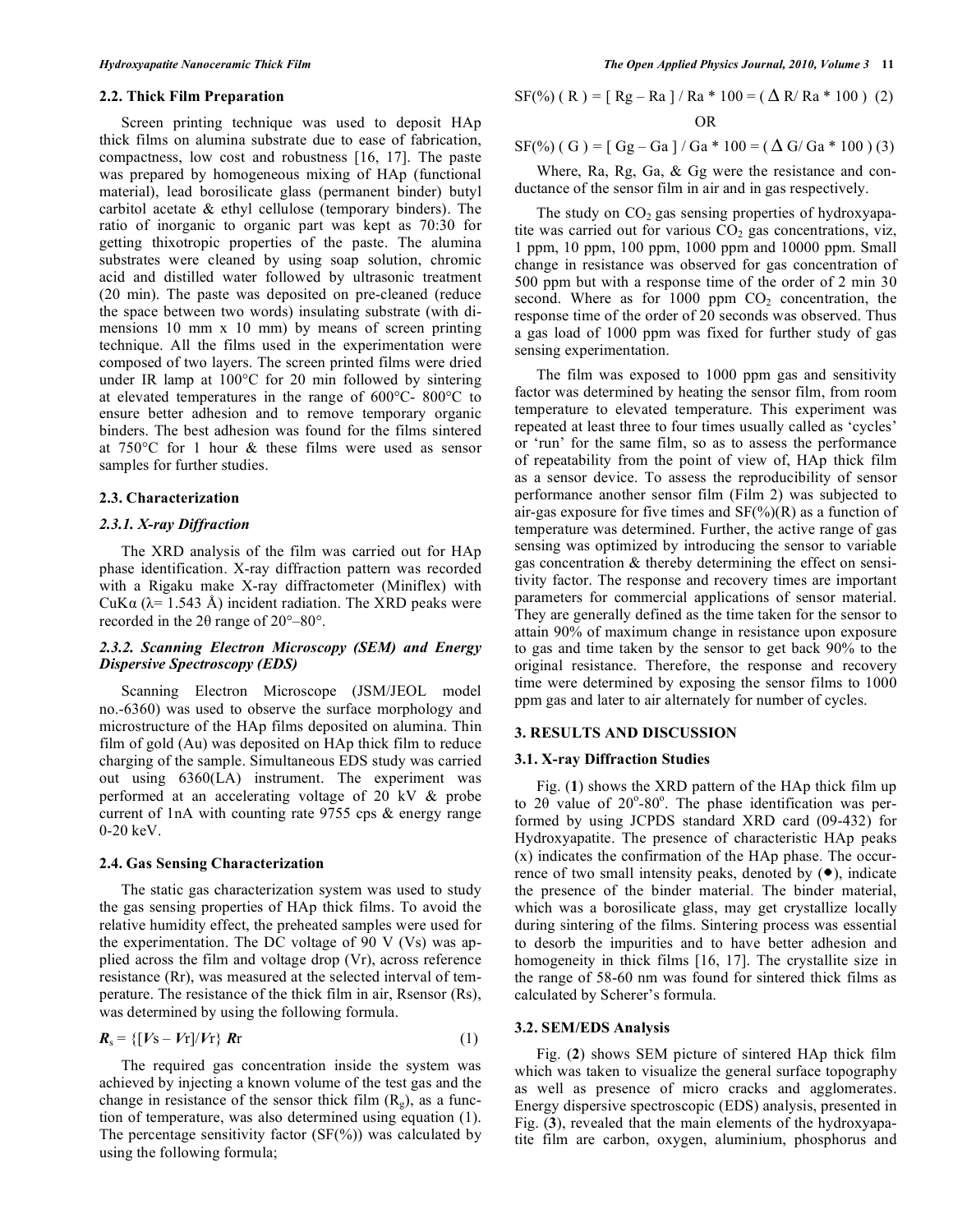

**Fig. (1).** Typical XRD pattern of HAp thick film deposited on alumina & sintered at 750°C; x: peaks due hydroxyapatite &  $\bullet$ : peaks due to glass frit.

**Fig. (2).** Scanning electron micrograph of HAp thick film.



**Fig. (3).** Energy Dispersive Spectroscopic analysis of HAp thick film.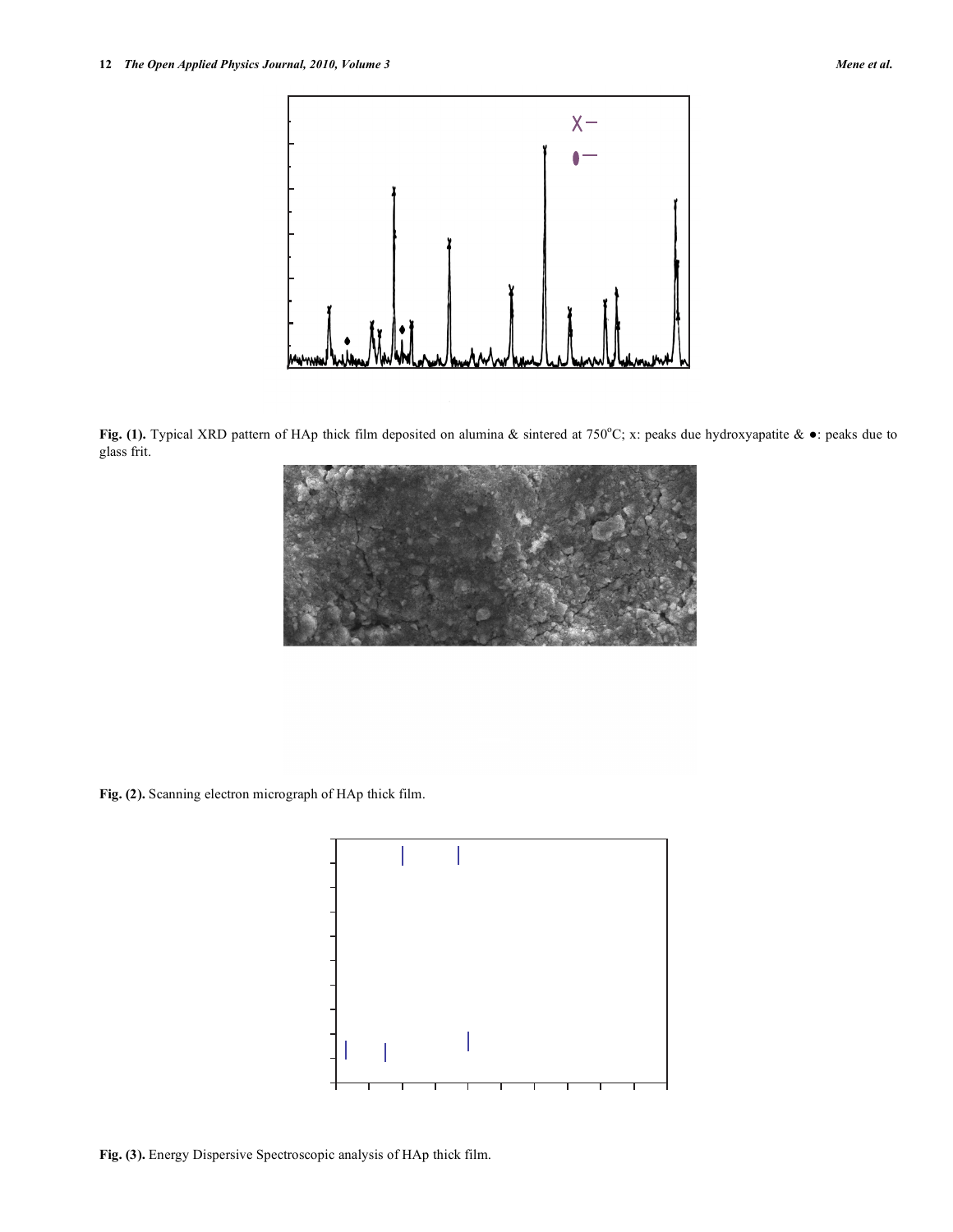

**Fig. (4).** The typical variation of resistance of HAp thick film as a function of temperature. (**i**) Thick film in the presence of air atmosphere. (ii) Thick film in the presence of  $CO<sub>2</sub>$  gas in 1000 ppm.

calcium and the mass % of these elements were found to be 14.22, 45.74, 0.30, 18.23, 21.51 respectively. EDS was carried out to confirm the XRD results and to see occurrence of any impurity which may get incorporated while fabrication of thick films.

#### **3.3. Gas Sensing Performance of HAp Thick Film Sensor**

Fig. (**4**) shows typical behavior of resistance for HAp sensor as a function of temperature. Resistance of sensor material decreases at elevated temperature when kept in ambient air as well as in gas atmosphere. Fig. (**5a**) depicts the variation of the sensitivity factor  $[SF(\%)(R)]$  as a function of temperature in  $CO<sub>2</sub>$  gas atmosphere, with fixed gas concentration of 1000 ppm. It was observed that sensitivity factor remains very low up to 100°C and increases as a function of temperature up to 165°C. It possesses a maximum sensitivity factor of 31.1 at 165°C and decreases further with rise in temperature. Similar behaviour was observed for all the three cycles for sensor film. This indicates that such film can be used as a sensor due to its repeatable behaviour. Fig. (**5b**) shows the reproducibility of the sensor film wherein second sample (Film 2) was subjected to five cycles. The behavior of second film was found to be completely consistent with that of Film 1. This reveals the reproducibility of the HAp thick film sensor. The repeatability and reproducibility cycles confirmed that HAp thick film can be used as a  $CO<sub>2</sub>$ sensor at an optimum temperature of 165°C which is much lower than that reported by Nagai *et al.* [13].

## **3.4 Response and Recovery Times**

Fig. (**6**) represents the variation in sensitivity factor with time in response to 1000 ppm  $CO<sub>2</sub>$  gas for the HAp thick film held at 165°C. When the sensor was exposed to gas atmosphere, sensitivity factor (G) was found to increase with time which later on remained constant with further increase in time. Upon exposure to air, the reduction in  $SF(\%)$  (G) was observed.

The number of cycles of change in  $SF(\%)$  (R) with time for HAp, when exposed to gas  $\&$  air alternately is shown in Fig. (**7**). From the figure, it can be concluded that the average response time of HAp thick film to  $CO<sub>2</sub>$  gas is 20 second, and it was much lower than that reported in literature [13]. The average time needed to have 90% recovery to the original resistance was of the order of 15 seconds.

#### **3.5. Active Region of HAp Thick Film Sensor**

The change in sensitivity factor with  $CO<sub>2</sub>$  gas concentration is presented in Fig. (**8**). From the figure, it can be concluded that the behavior of  $SF(\%)$  (R) as a function of gas concentration shows three main regions. The first region shows sharp initial rise in  $SF(\%)$  up to 1500 ppm (high sensitivity region). The second intermediate region, from 1500 ppm to 9000 ppm, shows nearly linear increase in SF(%), and third region was the saturation region in which the sensor completely saturates (9000 ppm to 14000 ppm). The rate of increase in sensitivity factor was relatively larger up to 9000 ppm. It may be due to the monolayer adsorption of  $CO<sub>2</sub>$ gas molecules on the surface that could cover the whole surface of the film. The excess gas molecules can not reach surface active sites of the sensor so the sensitivity factor at higher concentration, due to further exposures of the gas, is not expected to increase further in large extent. Therefore, it can be concluded that the active region of the HAp thick film sensor was, up to 9000 ppm.

#### **3.6. Gas Sensing Mechanism**

The hydroxyapatite surface can be characterized by unique properties like several P-OH groups &/or several ionic species like  $Ca^{2+}$ ,  $PO<sub>4</sub><sup>3-</sup>$  & OH<sup>-</sup> alongwith porosity. The P-OH groups determine the reactivity with gas molecules as they act as adsorption sites for the gas to be sensed. In addition to this, porous network works as a conduction path for adsorbed gas molecules. Thus, there is a wider distribution of adsorption sites available on the surface of HAp.

The OH<sup>-</sup> ions are important for adsorption process. When  $CO<sub>2</sub>$  adsorb on HAp surface, it interacts with OH ions according to the following reaction;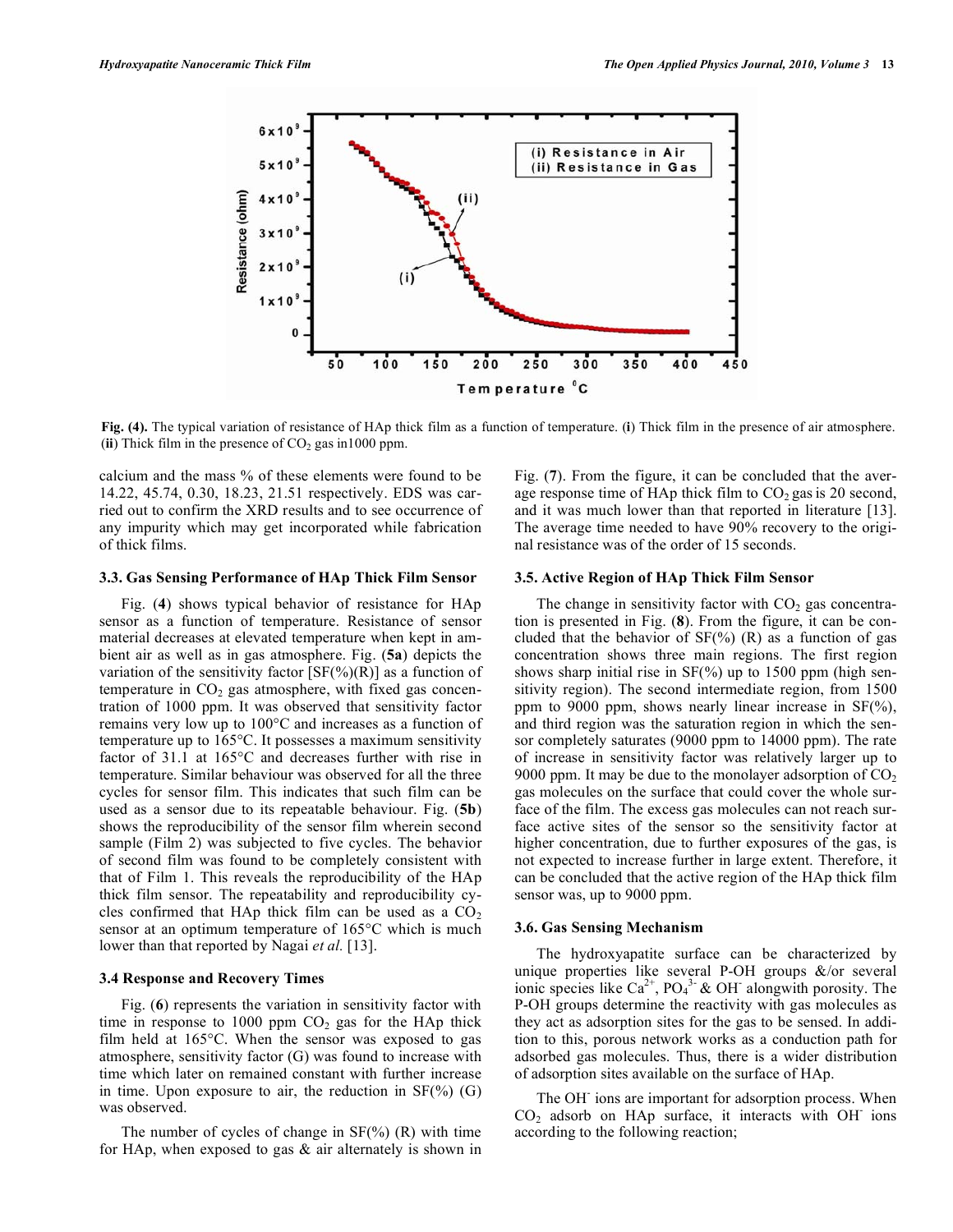

Fig. (5). (a) The change in SF(%) (R) of HAp thick film (F1) with variation in temperature for 1000 ppm CO<sub>2</sub> gas concentration. (b) Reproducibility of HAp thick film (F2) showing the change in  $SF(\%)$  (R) with variation in temperature for 1000 ppm CO<sub>2</sub> gas concentration.



**Fig. (6).** The variation in sensitivity factor (%) (R) for the HAp thick film operated at 165°C as a function of time (sec) in response to 1000 ppm  $CO<sub>2</sub>$  gas.

**b**)

**a**)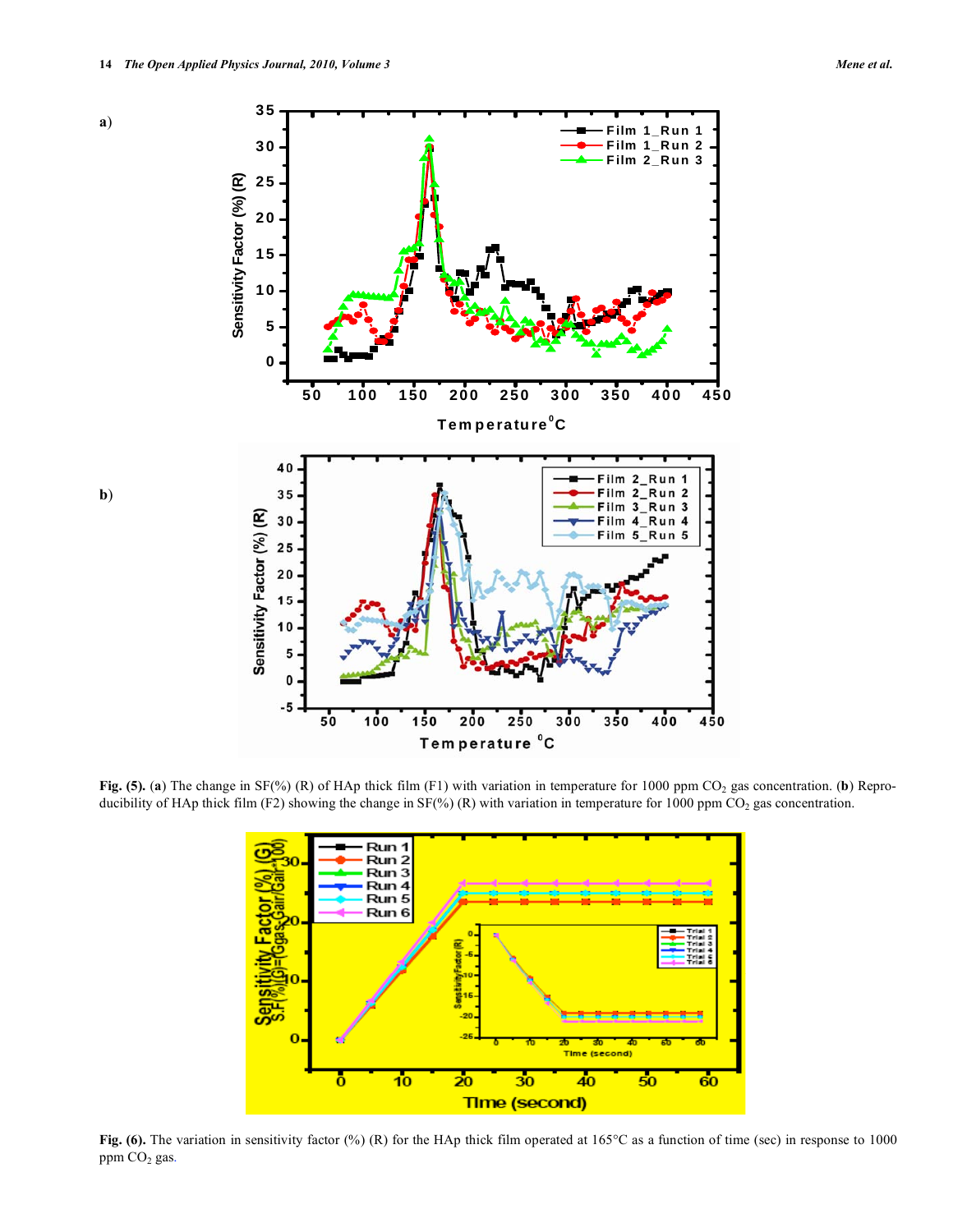

**Fig.** (7). Change in SF(%) (R) of HAp thick film when exposed to gas & air alternately showing response and recovery times for 1000 ppm gas concentration.



**Fig. (8).** Typical variation in sensitivity factor (%) (R) for HAp thick film as a function of gas concentration for CO<sub>2</sub> at an optimum temperature 165°C.

 $2OH + CO_2$   $\longrightarrow CO_3^{2+} + H_2O$ 

Thus, the physiosrbed  $CO<sub>2</sub>$  molecules are converted in to  $CO<sub>3</sub><sup>2</sup>$  ions.

Therefore change in the resistance of the sensor is observed only in the temperature window  $100^{\circ}$ C to  $200^{\circ}$ C due to  $CO<sub>2</sub>$  adsorption. Usually at higher temperatures, the rate of adsorption becomes less dominant than desorption. When the rate of adsorption & rate of desorption becomes equal, sharp increase in the sensitivity factor is observed. Desorption process dominates the adsorption at higher temperatures [12]. From the Figs. (**5a**) & (**5b**), it can be revealed that HAp can work as a  $CO_2$  sensor at operating temperature of 165 $^{\circ}$ C.

## **4. CONCLUSIONS**

The HAp thick film is successfully deposited on alumina substrate by using the screen printing technique. The deposited HAp film has shown hexagonal phase with nano-sized grains. The surface morphology of HAp film revealed microcracks, and formation of agglomerates with porosity. Carbon, oxygen, phosphorus and calcium are the elements of HAp film as confirmed by EDS. HAp thick film uniquely detects  $CO<sub>2</sub>$  gas at a temperature as low as 165 $^{\circ}$ C. Response and recovery times of HAp thick film  $CO<sub>2</sub>$  gas sensor are found to be 20 second and 15 second respectively. Active region for HAp thick film sensor is found to be up to 9000 ppm of gas load. The study concludes that HAp thick film can be used as a  $CO<sub>2</sub>$  gas sensor at an operating temperature 165°C.

#### **ACKNOWLEDGEMENT**

Thanks are due to Hon'ble Vice-Chancellor, Dr S.B. Nimse, SRTM University, Nanded, for his valuable guidance and constant encouragement. The authors would also like to